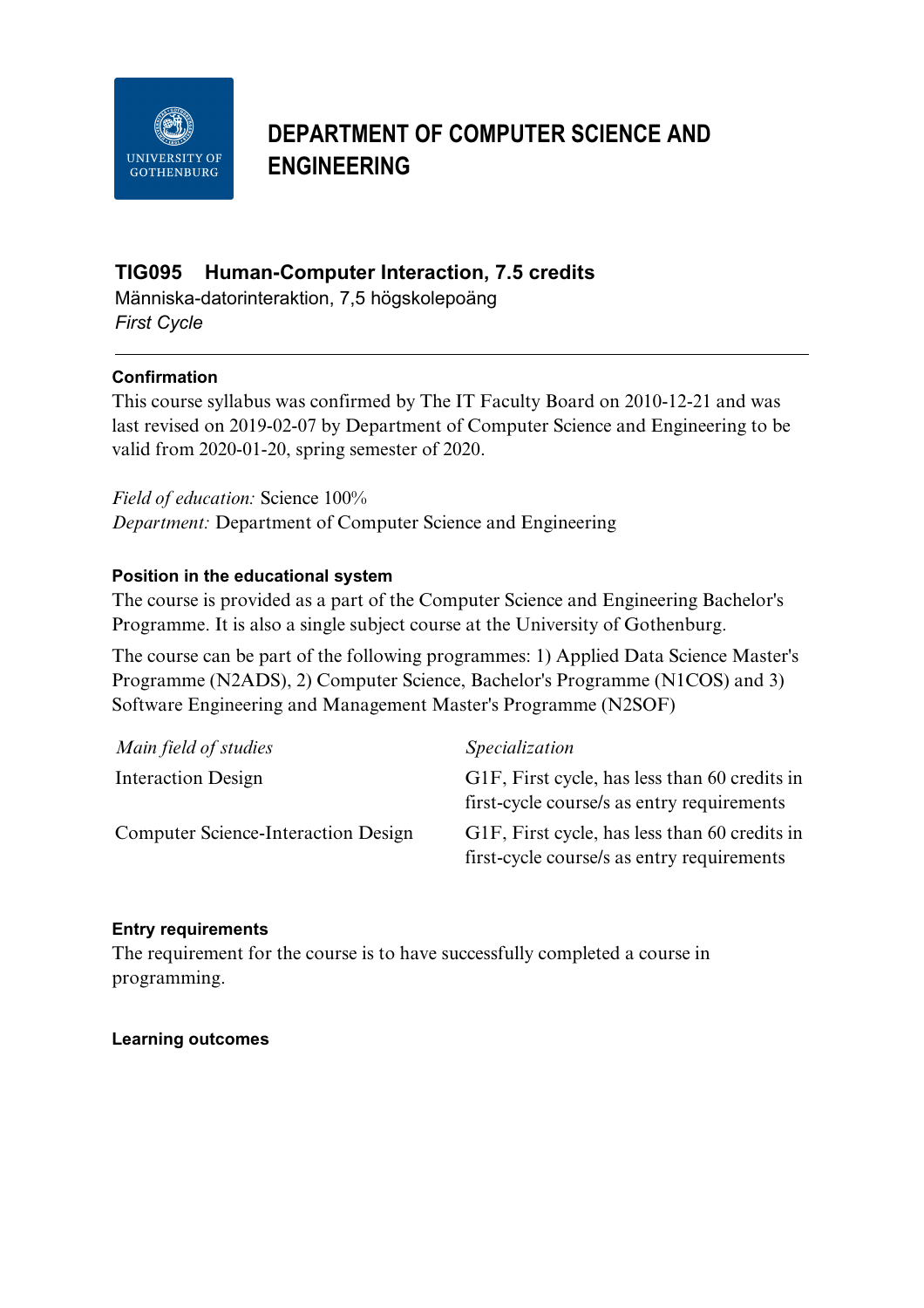On successful completion of the course the student will be able to:

### *Knowledge and understanding*

- Describe stages of the design process
- Describe methods for working with human-computer interaction
- Describe the similarities and differences of designing for different user groups
- Describe considerations for involving users in the design process

#### *Competence and skills*

- Create designs specifically adapted for certain user groups
- Design with regards to users
- Modify design methods to fit the context and needs of users
- Identify needs and requirements for users

#### *Judgement and approach*

- Analyze designs taking into account the needs of users
- Make an informed evaluation of the ethical and societal impacts of a design
- Criticize designs and design processes with respect to the needs of users

#### **Course content**

The purpose of this course is to give students basic knowledge regarding methods for designing and evaluating user interfaces. The course consists of both theoretical and practical parts.

The theoretical part presents the history and development of human-computer interaction from research to practical development of applications. Relevant areas include:

- Human perception and cognition,
- Interaction design theories,
- Task analysis methods,
- Theories and methods regarding design processes,
- Usability principle and evaluation techniques,
- Theories and models for multimodal interaction,
- Theories and models for ubiquitous computing,
- Theories and models for augmented and tangible user interfaces,
- Theories and models for social-organizational issues, and
- Theories and models for collaboration and Groupware

The practical part consists of hands-on exercises with different design and evaluation methods, and of a small project work using design and evaluation processes to reach set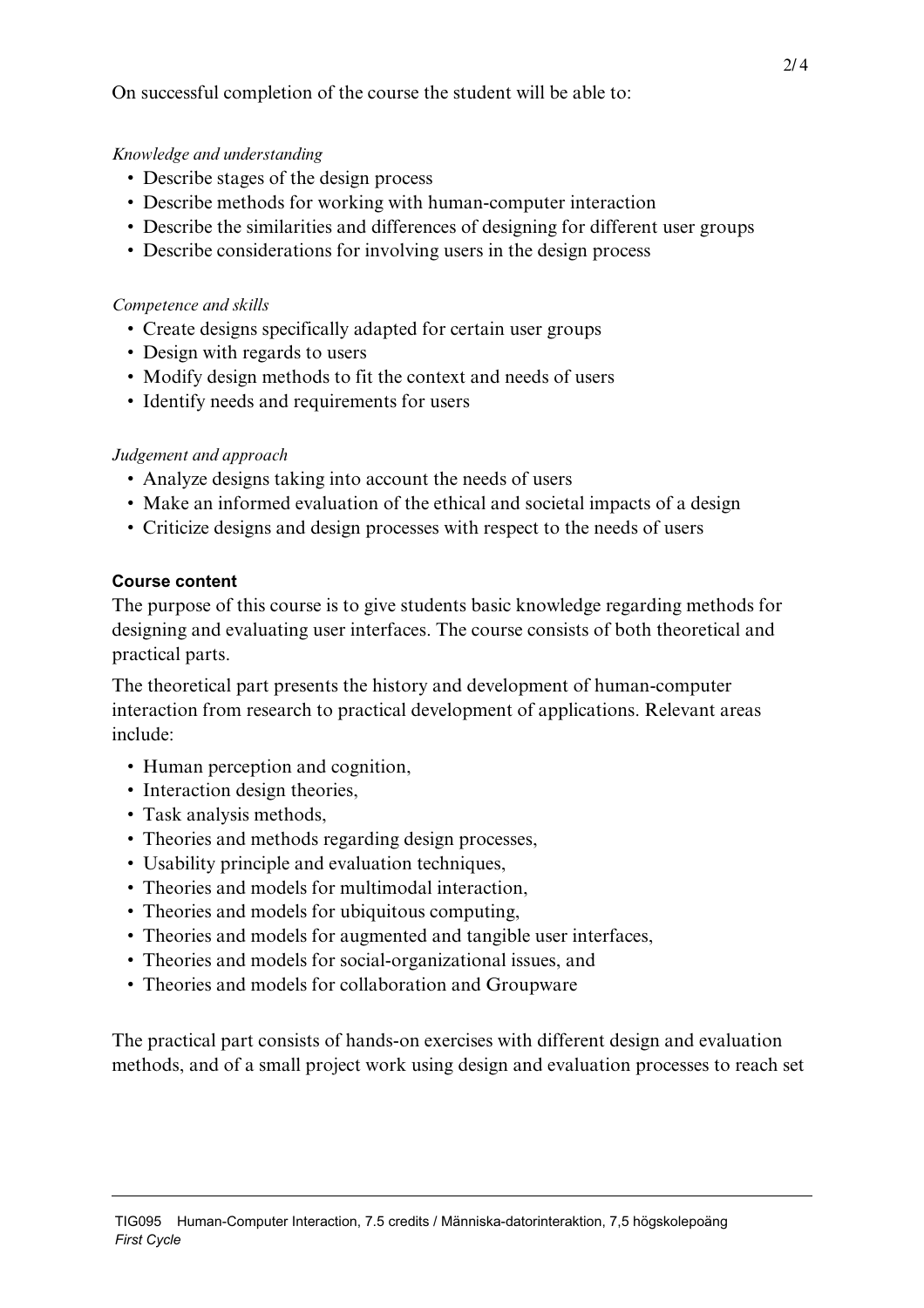usability goals.

*Sub-courses*

- **1. Individual report** *(Individuell rapport),* 4.5 credits Grading scale: Pass with Distinction (VG), Pass (G) and Fail (U)
- **2. Project** *(Projekt),* 3 credits Grading scale: Pass with Distinction (VG), Pass (G) and Fail (U)

# **Form of teaching**

The course consists of a series of lectures, exercises and a project. The exercises and the project are carried out in small groups of normally 4-6 students.

*Language of instruction:* English

# **Assessment**

The examination consists of two sub-courses, namely:

- Exercises and project, 3 credits

- An individual report consisting of two parts: one with focus on literature and one with focus on reflections about the project work, 4.5 credits

If a student, who has failed the same examined component twice, wishes to change examiner before the next examination, a written application shall be sent to the department responsible for the course and shall be granted unless there are special reasons to the contrary (Chapter 6, Section 22 of Higher Education Ordinance).

In cases where a course has been discontinued or has undergone major changes, the student shall normally be guaranteed at least three examination occasions (including the ordinary examination) during a period of at least one year from the last time the course was given.

# **Grades**

The grading scale comprises: Pass with Distinction (VG), Pass (G) and Fail (U). A Pass grade (G) for the entire course requires at least a Pass grade for all sub-courses. To pass with distinction the student must obtain pass with distinction on both subcourses.

# **Course evaluation**

The course is evaluated through meeting after the course between teachers and student representatives. Further, an anonymous questionnaire is used to ensure written information. The outcome of the evaluations serves to improve the course by indicating